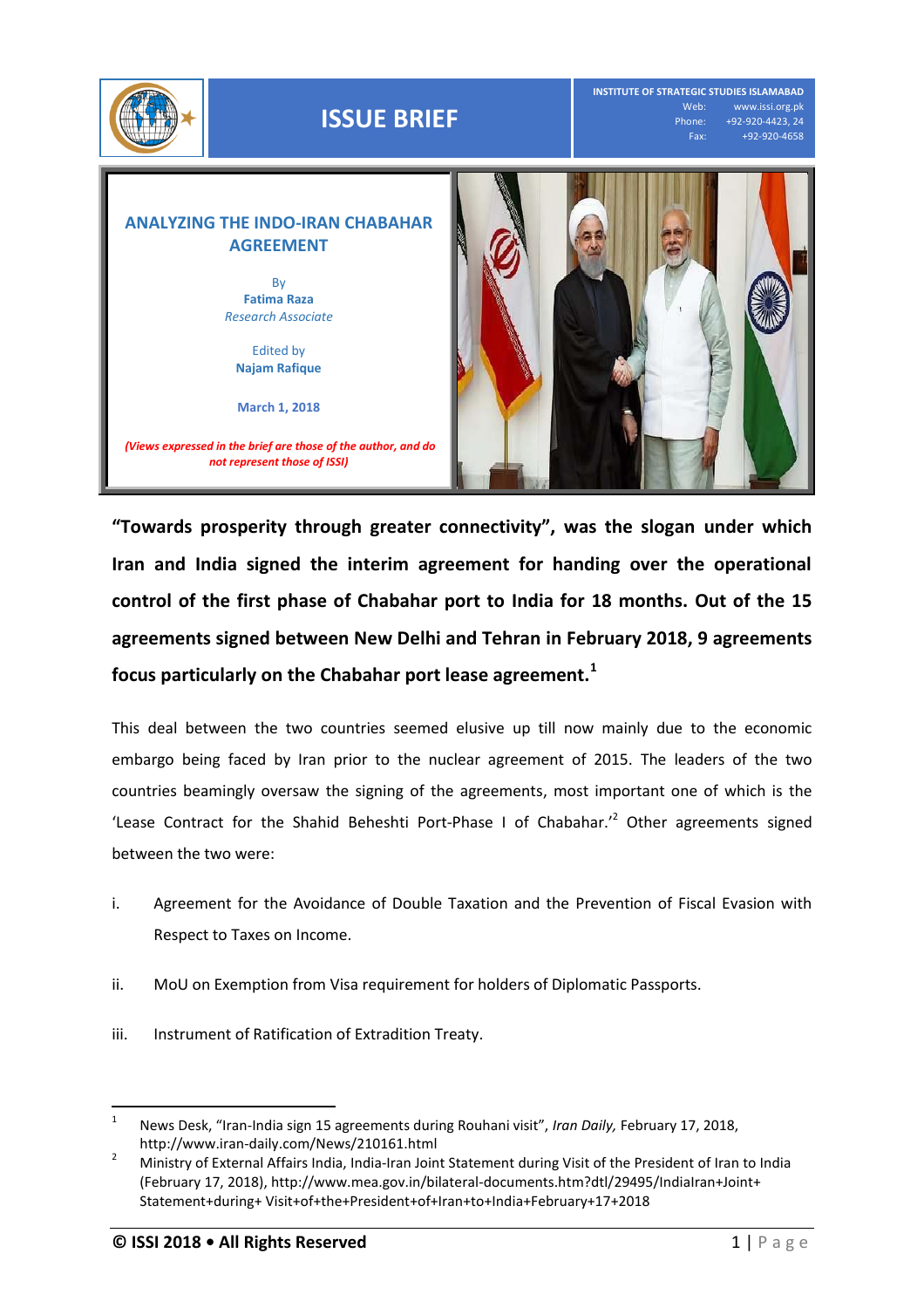- iv. MoU on Cooperation in the field of Traditional Systems of Medicine.
- v. MoU on the establishment of an Expert Group on Trade Remedy Measures to promote cooperation in areas of mutual interest.
- vi. MoU on Cooperation in the field of Agriculture and Allied Sectors.
- vii. MoU on Cooperation in the field of Health and Medicine.
- viii. MoU on Postal Cooperation.
- ix. Lease Contract for Shahid Beheshti Port-Phase 1 of Chabahar during Interim Period between Port and Maritime Organization (PMO), Iran and India Ports Global Limited (IPGL).<sup>3</sup>

The Chabahar lease contract is a temporary agreement evident by its short time duration during which the IPGL will work on borrowed Iranian equipment as India lacks its own for the time being. Being only 90 km away from the geo-strategically central port of Gwadar, Chabahar is often propped up as a competitor by New Delhi. It is dubbed the 'gateway' for India to reach Afghanistan with which it is not territorially contiguous. It has been highlighted in spiteful abundance by the Indian media that the port will 'bypass' Pakistan to get to Afghanistan and will decrease New Delhi's economic dependence on Pakistan road networks for its shipments to eastern Iran and Afghanistan.<sup>4</sup> India is also eager to invest in laying down the Chabahar-Zahedan rail link so that a comprehensive shore-side infrastructure for Indian access to Afghanistan can be established.<sup>5</sup>

Iranian President Hassan Rouhani highlighted the ancient ties between the people and civilizations of the two countries. "We, in the Islamic Republic of Iran, believe that the people of Iran and India have had friendly relations with each other. We have had (close) cultural, economic and other relations with each other since the last many centuries."<sup>6</sup> With Chabahar port's potential, India and Iran hope to extend the potential of their ties to the regional level, with India getting easier access to Afghanistan and the Central Asian states. It a highly beneficial arrangement for the two, as Iran being previously embargoed from the international markets, has seen a period of economic drought. However, a few facts and derivations being drawn from this arrangement in terms of its implications

<sup>-&</sup>lt;br>3 Ibid.

<sup>4</sup> News Desk, "India Signs Short-Term Lease at Chabahar Port", *The Maritime Executive*, February 22, 2018 https://www.maritime-executive.com/article/india-signs-short-term-lease-at-chabahar-port 5

Ibid.

<sup>6</sup> News Desk, "Iran President's India Visit Highlights: Iran's Hassan Rouhani Meets with President Ram Nath Kovind", *NDTV,* February 18, 2018, https://www.ndtv.com/india-news/iran-presidents-india-visit-liveupdates-hassan-rouhani-pm-narendra-modi-meet-trade-chabahar-port-on-1813765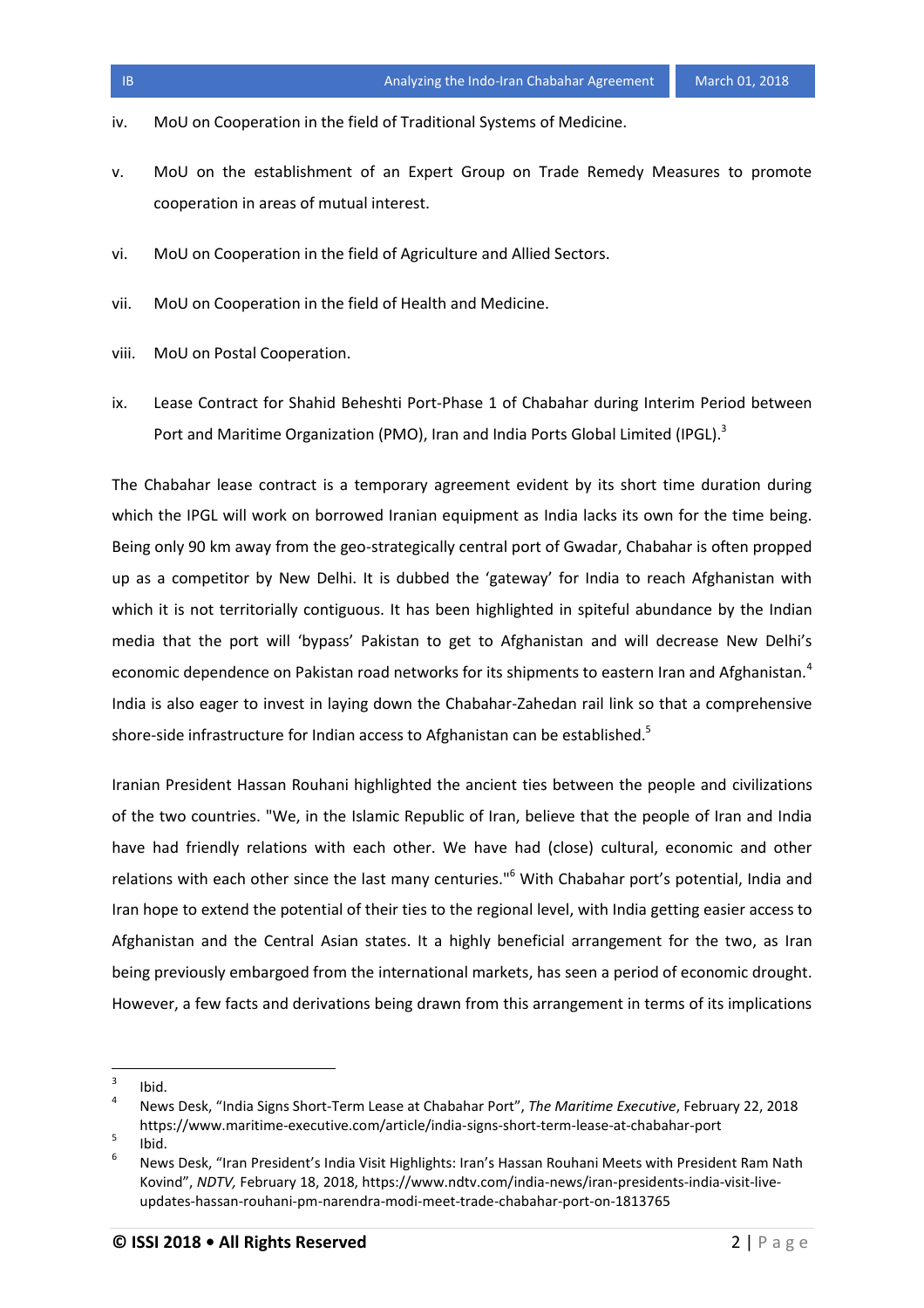for the region in general and Pakistan in particular are rather exaggerated and misleading to say the least.

The Chabahar port harbor capacity at its current level stands at about 8.5 million tons of cargo which is hoped to be expanded to about 80 million tons of cargo.<sup>7</sup> On the other hand, the China Overseas Port Holding Company (COPHS) has planned to eventually expand Gwadar port's capacity to up to 400 million tons of cargo per year. $^8$  Thus, the capacity is no premise for competition at all. While there are no grounds for capacity competition, time is of essence. India carried out its first shipment of wheat to Afghanistan through the Chabahar port in November 2017**,** while Gwadar port at present has only been handling cargo for its own infrastructure development and expansion projects.<sup>9</sup>

With such close proximity, a competition of sorts tends to invent itself between countries such as Pakistan and India. But it is imperative to see whether true grounds for such a tussle even exist or not. It could have worried Pakistan to see India flank its western border while already being an irksome presence towards the east if the port of Chabahar belonged to India itself. Seeing that a mere short-term lease has come into place after years of yearning and besieging the Iranians which also limits India's control of the port only to utilization of its economic potential, Pakistan need not worry at all. Flanking Afghanistan the way India has always dreamed of, Pakistan already sits comfortably close to the 'gateway' to the opportune cities of Central Asia.

Pakistan and Iran have long discussed and clarified concerns about Chabahar Port, particularly after the episode of the Indian spy Kulbushan Jadev passing into Pakistani territory from the city of Chabahar. Taking it one step further, President Rouhani reassured that Chabahar is not a rival to the port of Gwadar. Iranian officials have also time and again reassured Pakistan that Iran's soil will never be used against Pakistan. While economic competition is a healthy impetus for progress, Iranian scholars think that Chabahar and Gwadar must not be pitted against one another. Dr. Hadi Soleimanpour, Head, Centre for International Research and Education (CIRE) said at an international

<sup>—&</sup>lt;br>7 Taher Shirmohammadi, Wesley Rahn, "Can India challenge China with news Iranian Chabahar Port", *DW,*  December 5, 2017[,http://www.dw.com/en/can-india-challenge-china-with-new-iranian-chabahar-port/a-](http://www.dw.com/en/can-india-challenge-china-with-new-iranian-chabahar-port/a-41659083)[41659083](http://www.dw.com/en/can-india-challenge-china-with-new-iranian-chabahar-port/a-41659083)

<sup>8</sup> http://dlca.logcluster.org/display/public/DLCA/2.1.3+Pakistan+Gwadar+Port;jsessionid= 67DBFDB192E95CD0CE71651BA41FE5CB

<sup>9</sup> Dipanjan Roy Chaudhury , "India sends first wheat shipment to Afghanistan via Chabahar port", *The Economic Times*, October 30, 2017, https://economictimes.indiatimes.com/news/politics-and-nation/first-wheat-consignment-from-india-toafghanistan-via-chabahar-port-flagged-off/articleshow/61320722.cms